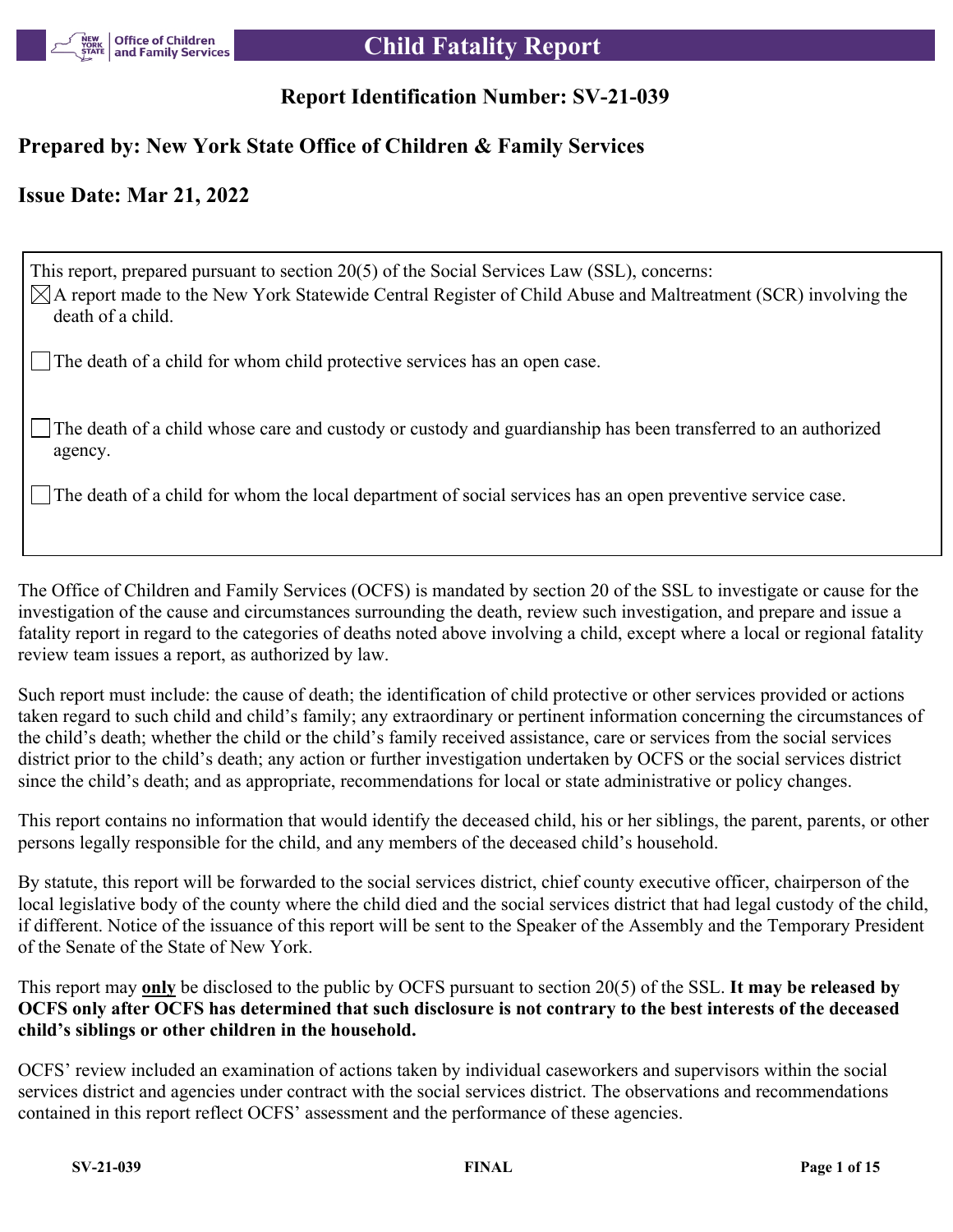

# **Abbreviations**

| <b>Relationships</b>                                        |                                                                       |                                       |  |  |  |
|-------------------------------------------------------------|-----------------------------------------------------------------------|---------------------------------------|--|--|--|
| <b>BM-Biological Mother</b>                                 | SM-Subject Mother                                                     | SC-Subject Child                      |  |  |  |
| <b>BF-Biological Father</b>                                 | SF-Subject Father                                                     | OC-Other Child                        |  |  |  |
| MGM-Maternal Grand Mother                                   | <b>MGF-Maternal Grand Father</b>                                      | FF-Foster Father                      |  |  |  |
| PGM-Paternal Grand Mother                                   | PGF-Paternal Grand Father                                             | DCP-Day Care Provider                 |  |  |  |
| MGGM-Maternal Great Grand Mother                            | MGGF-Maternal Great Grand Father                                      | PGGF-Paternal Great Grand Father      |  |  |  |
| PGGM-Paternal Great Grand Mother                            | MA/MU-Maternal Aunt/Maternal Uncle PA/PU-Paternal Aunt/Paternal Uncle |                                       |  |  |  |
| <b>FM-Foster Mother</b>                                     | <b>SS-Surviving Sibling</b>                                           | <b>PS-Parent Sub</b>                  |  |  |  |
| CH/CHN-Child/Children                                       | <b>OA-Other Adult</b>                                                 |                                       |  |  |  |
|                                                             | Contacts                                                              |                                       |  |  |  |
| <b>LE-Law Enforcement</b>                                   | <b>CW-Case Worker</b>                                                 | CP-Case Planner                       |  |  |  |
| Dr.-Doctor                                                  | ME-Medical Examiner                                                   | <b>EMS-Emergency Medical Services</b> |  |  |  |
| DC-Day Care                                                 | FD-Fire Department                                                    | <b>BM-Biological Mother</b>           |  |  |  |
| <b>CPS-Child Protective Services</b>                        |                                                                       |                                       |  |  |  |
|                                                             | <b>Allegations</b>                                                    |                                       |  |  |  |
| <b>FX-Fractures</b>                                         | <b>II-Internal Injuries</b>                                           | L/B/W-Lacerations/Bruises/Welts       |  |  |  |
| S/D/S-Swelling/Dislocation/Sprains                          | C/T/S-Choking/Twisting/Shaking                                        | B/S-Burns/Scalding                    |  |  |  |
| P/Nx-Poisoning/ Noxious Substance                           | <b>XCP-Excessive Corporal Punishment</b>                              | PD/AM-Parent's Drug Alcohol Misuse    |  |  |  |
| CD/A-Child's Drug/Alcohol Use                               | <b>LMC-Lack of Medical Care</b>                                       | <b>EdN-Educational Neglect</b>        |  |  |  |
| <b>EN-Emotional Neglect</b>                                 | <b>SA-Sexual Abuse</b>                                                | M/FTTH-Malnutrition/Failure-to-thrive |  |  |  |
| IF/C/S-Inadequate Food/ Clothing/<br>Shelter                | <b>IG-Inadequate Guardianship</b>                                     | LS-Lack of Supervision                |  |  |  |
| Ab-Abandonment                                              | OTH/COI-Other                                                         |                                       |  |  |  |
|                                                             | <b>Miscellaneous</b>                                                  |                                       |  |  |  |
| <b>IND-Indicated</b>                                        | UNF-Unfounded                                                         | SO-Sexual Offender                    |  |  |  |
| Sub-Substantiated                                           | Unsub-Unsubstantiated                                                 | <b>DV-Domestic Violence</b>           |  |  |  |
| LDSS-Local Department of Social                             | <b>ACS-Administration for Children's</b>                              | NYPD-New York City Police             |  |  |  |
| Service                                                     | Services                                                              | Department                            |  |  |  |
| PPRS-Purchased Preventive<br><b>Rehabilitative Services</b> | TANF-Temporary Assistance to Needy<br>Families                        | FC-Foster Care                        |  |  |  |
| MH-Mental Health                                            | <b>ER-Emergency Room</b>                                              | <b>COS-Court Ordered Services</b>     |  |  |  |
| <b>OP-Order of Protection</b>                               | <b>RAP-Risk Assessment Profile</b>                                    | FASP-Family Assessment Plan           |  |  |  |
| <b>FAR-Family Assessment Response</b>                       | Hx-History                                                            | Tx-Treatment                          |  |  |  |
| <b>CAC-Child Advocacy Center</b>                            | PIP-Program Improvement Plan                                          | yo-year(s) old                        |  |  |  |
| <b>CPR-Cardiopulmonary Resuscitation</b>                    | ASTO-Allowing Sex Abuse to Occur                                      |                                       |  |  |  |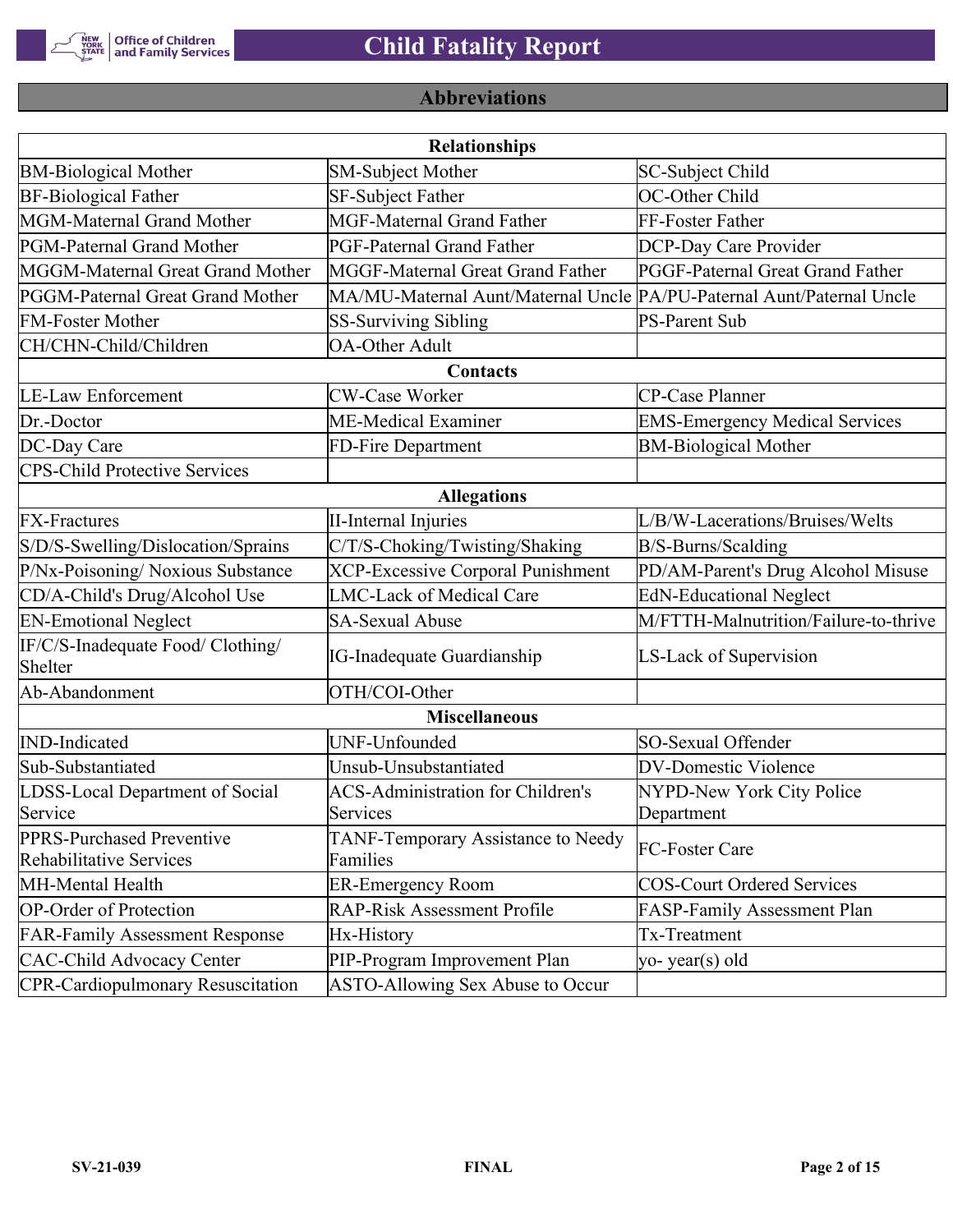# **Case Information**

**Report Type:** Child Deceased **Jurisdiction:** Westchester **Date of Death:** 09/26/2021

**Age:** 2 year(s) **Gender:** Female **Initial Date OCFS Notified:** 09/26/2021

#### **Presenting Information**

An SCR report was received which stated that on the morning of 9/26/21, the mother went to wake the subject child and found her unresponsive in her bed, face down with blood under her nose. The mother called police immediately. When emergency services arrived, the child did not have a pulse. The child was transported to the hospital where she was pronounced deceased. The child was otherwise healthy and the mother had no explanation for her death.

#### **Executive Summary**

This fatality report concerns the death of a two-year-old female subject child that occurred on 9/26/21. A report was registered with the SCR on that same date with allegations of Inadequate Guardianship and DOA/Fatality against the child's mother. Westchester County Department of Social Services (WCDSS) received the report and investigated the child's death. An autopsy was performed; however, the final report had not yet been issued at the time of this writing. A preliminary report noted the child died due to ingesting a corroded 3-volt lithium battery, which led to a blood clot and erosion of the esophagus.

At the time of the child's death, the child resided with her mother and seven-year-old sibling. The child's father's whereabouts were unknown, and it was determined he had no contact with the subject child. The subject child had several half-siblings that lived in another county, with whom she also had no contact. Through interviews with family members and law enforcement, WCDSS discovered that from 9/14/21 until the date of her death, the subject child had complained of throat and stomach pain. Additionally, the child had fluctuating high fevers, labored breathing, and was lethargic with a decreased appetite. The mother sought medical attention for the child on 9/14/21 and 9/16/21 and was informed by physicians the child had a virus and to give fever reducers as needed. On 9/20/21, the child attended a dentist appointment, and was found to have molars coming in. The dentist informed the mother that this could be causing the fluctuating fevers the child was experiencing. From 9/21/21 to the date of her death, the child was reported to have been acting more like herself with her appetite improving. At approximately 8:30AM on 9/26/21, the mother found the child unresponsive in her bed, with dried blood under her nose. Emergency services were called, and the child was transported to a local hospital where she was declared deceased.

WCDSS spoke with family members and collateral sources, which included those who cared for the child while the mother worked and service providers from the community. It was determined the child swallowed the battery while at a maternal aunt's house on 9/14/21 or 9/15/21, as the battery had been in a dog collar that had been chewed apart by the aunt's puppy. The aunt was unaware the battery had fallen out of the collar and was accessible to the subject child. Law enforcement found no criminality regarding the child's death and ruled it an accident. WCDSS did not find evidence to substantiate the allegations in the report, as the mother acted appropriately by seeking medical care when the child appeared ill. The surviving sibling was interviewed and deemed safe, and the case was unfounded and closed.

### **PIP Requirement**

This review resulted in a citation related to casework practice. In response, WCDSS will submit a PIP to the Regional Office within 30 days of receipt of this report. The PIP will identify what action(s) WCDSS has taken, or will take, to address the cited issue(s). For citations where a PIP is currently implemented, WCDSS will review the plan(s) and revise as needed.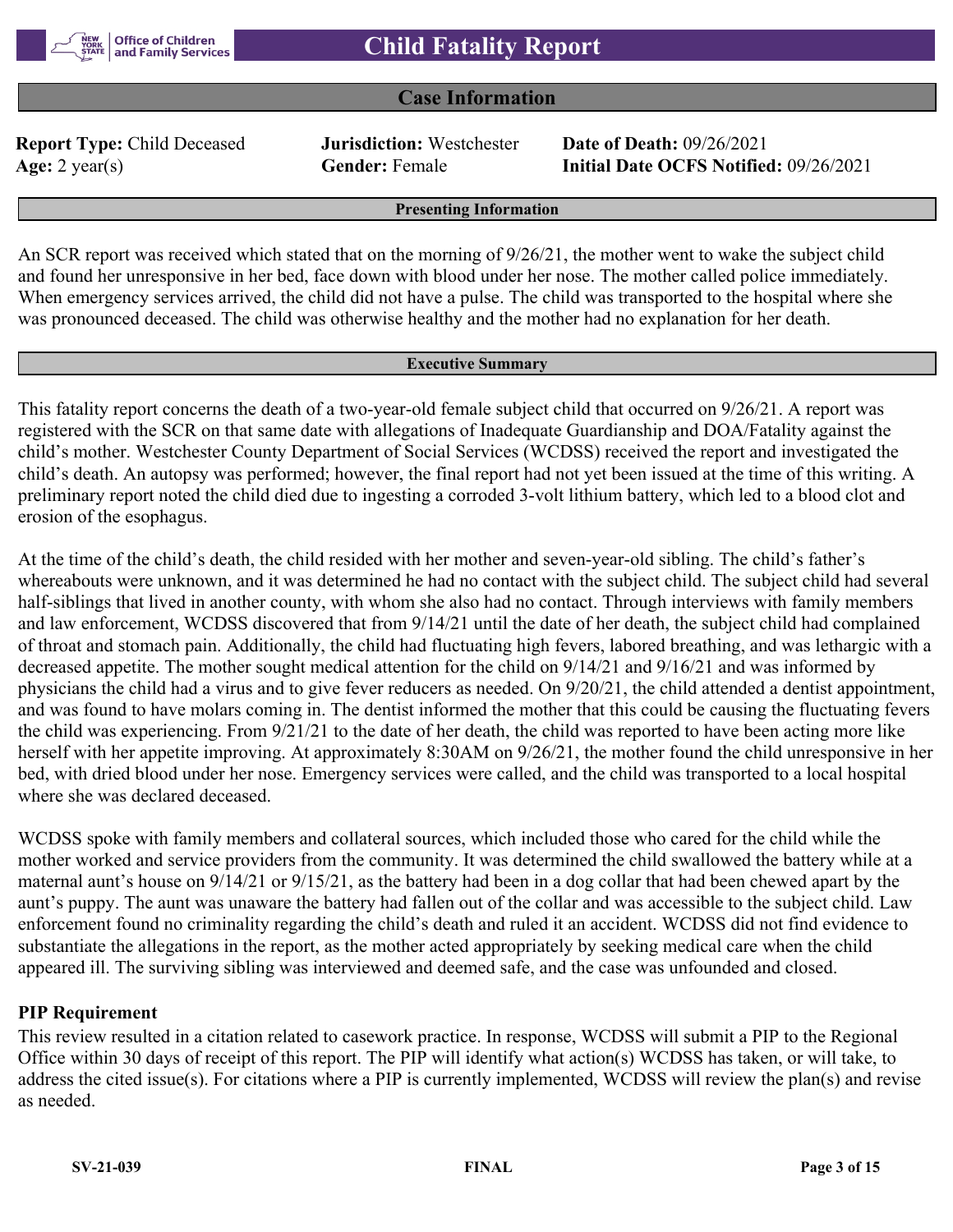

# **Findings Related to the CPS Investigation of the Fatality**

**Safety Assessment:**

|                      | Was sufficient information gathered to make the decision recorded on<br>the:                                                                                |                                                                              |
|----------------------|-------------------------------------------------------------------------------------------------------------------------------------------------------------|------------------------------------------------------------------------------|
|                      | <b>Approved Initial Safety Assessment?</b><br>$\circ$                                                                                                       | Yes                                                                          |
|                      | Safety assessment due at the time of determination?<br>$\circ$                                                                                              | Yes                                                                          |
|                      | Was the safety decision on the approved Initial Safety Assessment<br>appropriate?                                                                           | Yes                                                                          |
|                      | <b>Determination:</b>                                                                                                                                       |                                                                              |
| ٠                    | Was sufficient information gathered to make determination(s) for all<br>allegations as well as any others identified in the course of the<br>investigation? | Yes, sufficient information was<br>gathered to determine all<br>allegations. |
|                      | Was the determination made by the district to unfound or indicate<br>appropriate?                                                                           | Yes                                                                          |
| Explain:<br>sibling. | WCDSS gathered sufficient information to appropriately determine the allegations and assess the safety of the surviving                                     |                                                                              |
|                      | Was the decision to close the case appropriate?                                                                                                             | Yes                                                                          |
|                      | Was casework activity commensurate with appropriate and relevant statutory Yes<br>or regulatory requirements?                                               |                                                                              |
|                      | Was there sufficient documentation of supervisory consultation?                                                                                             | Yes, the case record has detail of the<br>consultation.                      |

# **Explain:**

The case record reflected supervisory consultations throughout the investigation. The level of casework activity was commensurate with the case circumstances.

|                  | <b>Required Actions Related to the Fatality</b>                                                                                                                                                                                                                                                       |              |  |  |  |  |
|------------------|-------------------------------------------------------------------------------------------------------------------------------------------------------------------------------------------------------------------------------------------------------------------------------------------------------|--------------|--|--|--|--|
|                  | Are there Required Actions related to the compliance issue(s)? $\boxtimes$ Yes $\Box$ No                                                                                                                                                                                                              |              |  |  |  |  |
| Issue:           | Adequacy of face-to-face contacts with the child and/or child's parents or guardians                                                                                                                                                                                                                  |              |  |  |  |  |
| Summary:         | The record did not reflect any efforts to speak to the surviving sibling's biological father, despite<br>recent CPS history noting he and the sibling were having visitation.                                                                                                                         |              |  |  |  |  |
| Legal Reference: | 18 NYCRR 432.1 (o)                                                                                                                                                                                                                                                                                    |              |  |  |  |  |
| Action:          | WCDSS will make efforts to interview all persons named in a report, face to face, who may have<br>been present during what was alleged in the report, and/or may have information pertinent to the<br>safety and well-being of children that reside in the home, including absent biological parents. |              |  |  |  |  |
|                  |                                                                                                                                                                                                                                                                                                       |              |  |  |  |  |
| <b>Issue:</b>    | Failure to provide notice of report                                                                                                                                                                                                                                                                   |              |  |  |  |  |
| SV-21-039        | <b>FINAL</b>                                                                                                                                                                                                                                                                                          | Page 4 of 15 |  |  |  |  |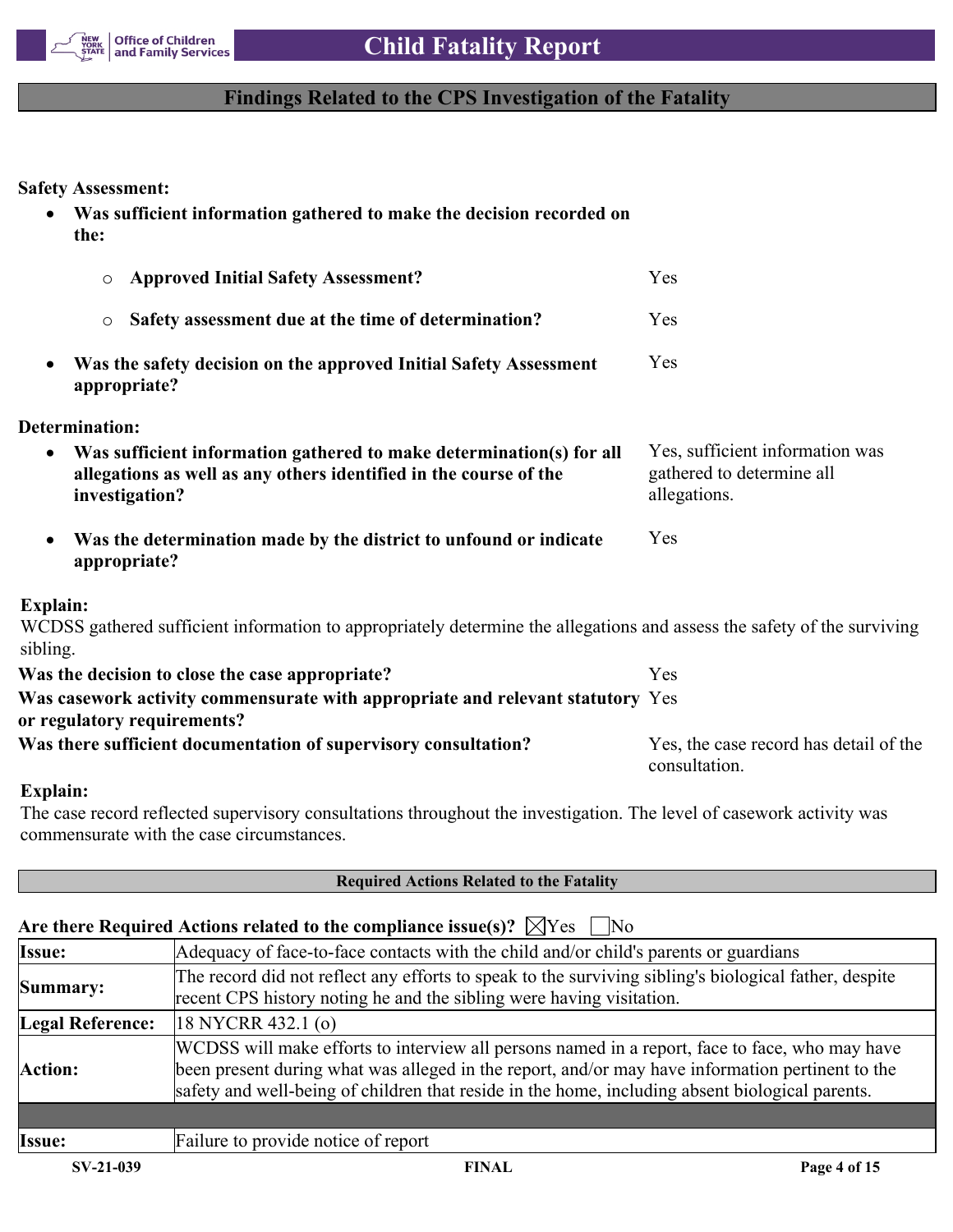**Office of Children**<br>and Family Services NEW<br>YORK<br>STATE

# **Child Fatality Report**

| <b>Summary:</b>         | The record did not reflect the biological father of the surviving sibling was provided a notice of<br>existence letter regarding the investigation.                                |
|-------------------------|------------------------------------------------------------------------------------------------------------------------------------------------------------------------------------|
| <b>Legal Reference:</b> | $18$ NYCRR 432.2(b)(3)(ii)(f)                                                                                                                                                      |
| <b>Action:</b>          | WCDSS will notify the subjects and other adults named in a report, as well as absent biological<br>parents, in writing, no later than seven days after receipt of the oral report. |

# **Fatality-Related Information and Investigative Activities**

| <b>Incident Information</b>                                            |         |                               |                            |  |
|------------------------------------------------------------------------|---------|-------------------------------|----------------------------|--|
| <b>Date of Death: 09/26/2021</b>                                       |         | <b>Time of Death: Unknown</b> |                            |  |
| Time of fatal incident, if different than time of death:               |         |                               | Unknown                    |  |
| County where fatality incident occurred:                               |         |                               | Westchester                |  |
| Was 911 or local emergency number called?                              |         |                               | Yes                        |  |
| <b>Time of Call:</b>                                                   |         |                               | Unknown                    |  |
| Did EMS respond to the scene?                                          |         |                               | Yes                        |  |
| At time of incident leading to death, had child used alcohol or drugs? |         |                               | N <sub>o</sub>             |  |
| Child's activity at time of incident:                                  |         |                               |                            |  |
| $\boxtimes$ Sleeping                                                   | Working |                               | Driving / Vehicle occupant |  |
| Playing                                                                | Eating  | Unknown                       |                            |  |
| Other                                                                  |         |                               |                            |  |
| Did child have supervision at time of incident leading to death? Yes   |         |                               |                            |  |
| How long before incident was the child last seen by caretaker? 7 Hours |         |                               |                            |  |
| At time of incident was supervisor impaired? Not impaired.             |         |                               |                            |  |
| At time of incident supervisor was:                                    |         |                               |                            |  |
| Distracted                                                             |         | Absent                        |                            |  |
| $\boxtimes$ Asleep                                                     |         | Other:                        |                            |  |
| Total number of deaths at incident event:<br>Children ages 0-18: 1     |         |                               |                            |  |

**Adults:** 0

# **Household Composition at time of Fatality**

| Household                  | Relationship   | Role                | <b>Gender</b> | Age                    |
|----------------------------|----------------|---------------------|---------------|------------------------|
| Deceased Child's Household | Deceased Child | Alleged Victim      | Female        | $2$ Year(s)            |
| Deceased Child's Household | Mother         | Alleged Perpetrator | Female        | $24$ Year(s)           |
| Deceased Child's Household | Sibling        | No Role             | Male          | 7 Year(s)              |
| Other Household 1          | Father         | No Role             | Male          | $ 25 \text{ Year}(s) $ |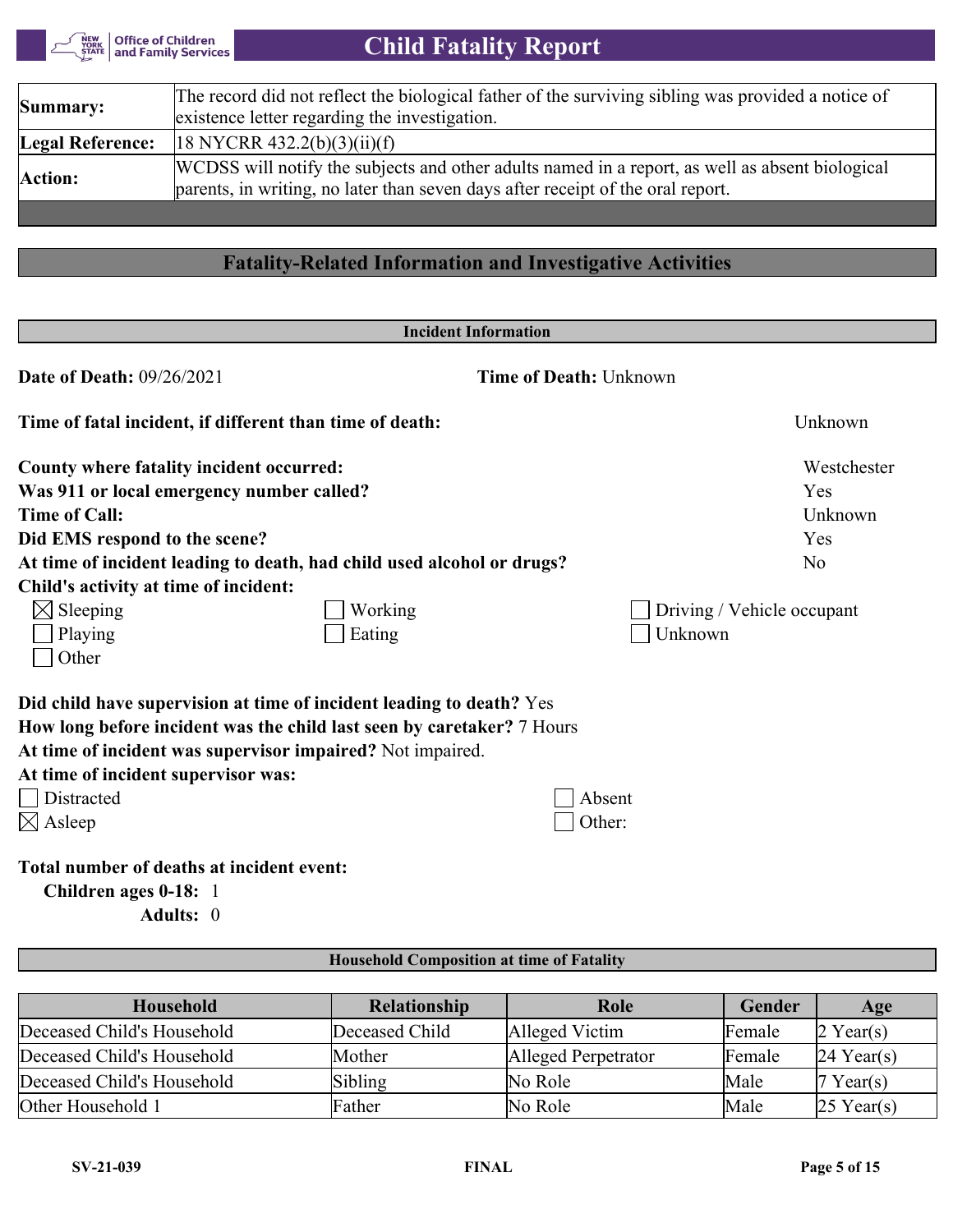

#### **LDSS Response**

On 9/26/21, WCDSS received the SCR report regarding the death of SC, which occurred on that same date. WCDSS initiated their investigation within 24 hours and coordinated their efforts with their multidisciplinary team.

On 9/26/21, WCDSS went to the hospital following the incident to assess SS' safety, as he was there with family. SS was interviewed and reported he was at his father's house and not present for what occurred. He denied any safety concerns in the home and was deemed safe.

On 10/7/21, WCDSS met with SM at her residence. SS, MGM, MA, and one of SM's service providers were also present. SM reported that SC began feeling ill on 9/14/21, while SC was with MA and SM was at work. SM said MA called her to tell her SC had a fever and was vomiting, so SM brought SC to the urgent care where SC was diagnosed with a virus. SM said she was told to give SC fever reducers as needed; however, SC continued to have a fever, was lethargic, and complained of throat pain. SM said that on 9/16/21, she brought SC to the ER, where she was given fluids and again diagnosed with a virus; SC was discharged that same day and SM was told to follow up with her pediatrician. SM reported that on 9/20/21, SC had a dentist appointment and SM was informed SC had molars growing in, which could cause fevers. SM stated she assumed the fevers had been from that, so she did not seek any further medical care for SC. SM explained MGM cared for SC from 9/21/21 until 9/24/21, and MGM said SC's fever would fluctuate, but she was acting fine, albeit not eating as much as normal. SM said she last saw SC alive when she checked on her around 1:00AM on 9/26/21; SM found SC unresponsive in her bed at 8:30AM that morning. All family members denied SC had any underlying medical conditions. The home was observed, and no hazards were noted. SS was also observed and deemed safe.

LE informed WCDSS that the ME found SC had swallowed a 3-volt lithium battery. The ME noted SC suffered a blood clot as a result of the corrosion to the battery, and there was erosion to SC's esophagus as well. LE then informed WCDSS that upon interviewing SM, it was discovered MA had a puppy, whose collar took a 3-volt lithium battery. The puppy had chewed off the collar, and MA had not realized the battery had fallen out when she threw the collar away. LE concluded SC swallowed the battery when she was at MA's home on either 9/14 or 9/15, and this was why SC was complaining of throat pain. LE explained that from their interviews, it appeared none of the family members were aware SC had access to a battery until after the autopsy.

WCDSS assigned ACS a secondary role on the case, as SC's BF resided in that jurisdiction. Attempts to meet with BF were made but unsuccessful. WCDSS spoke with BF via phone, who confirmed he did not have any physical contact with SC but provided support financially. He reported he had moved but would not provide WCDSS with an updated address. BF also declined to meet with WCDSS in person. WCDSS confirmed SM had an active OP against BF, and the two had no contact.

Throughout the investigation, WCDSS spoke with family members and collateral sources, including MGM, MA, SSs' school, the pediatrician, and service providers. There were no concerns noted surrounding SM or her care of the CHN. Historical cases noted SS and SC did not share the same father, and SS's BF was not the same person listed as his legal father on his birth certificate. Although WCDSS attempted to reach SS's legal father, the record did not reflect WCDSS made any attempts to contact SS's BF. LE ruled the death accidental and there were no charges brought against the caretakers. Services were offered to the family but declined. WCDSS determined SM acted appropriately after SC began showing symptoms of illness by seeking medical attention on more than one occasion. WCDSS noted SM's actions did not contribute to SC's death, and the investigation was unfounded and closed.

#### **Official Manner and Cause of Death**

**Official Manner:** Accident **Primary Cause of Death:** Pending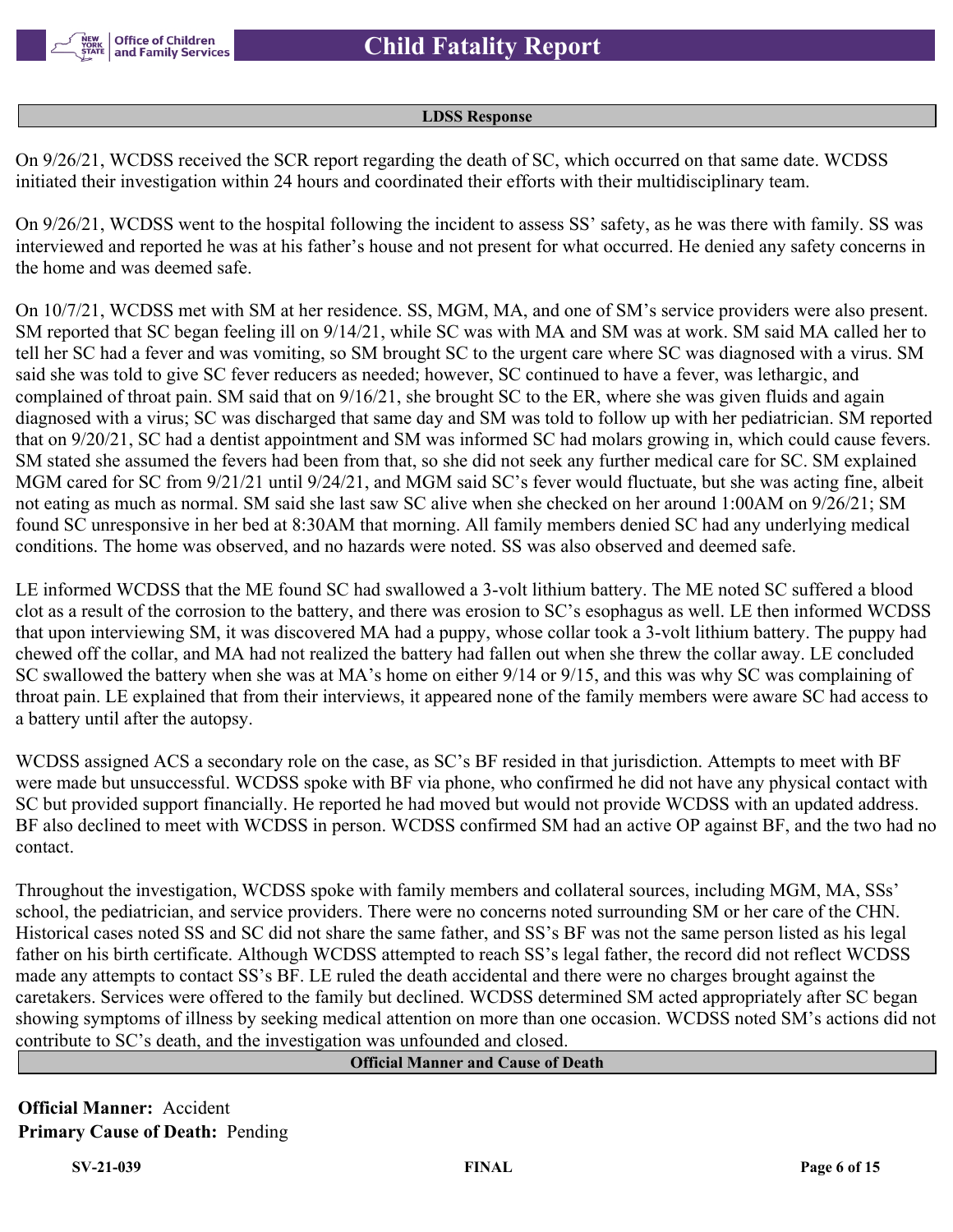

# **Person Declaring Official Manner and Cause of Death:** Medical Examiner

# **Multidisciplinary Investigation/Review**

**Was the fatality investigation conducted by a Multidisciplinary Team (MDT)?**Yes **Comments:** This fatality investigation was conducted by the Westchester County MDT.

**Was the fatality referred to an OCFS approved Child Fatality Review Team?**Yes **Comments:** This fatality was referred to the Westchester County Child Fatality Review Team.

#### **SCR Fatality Report Summary**

| <b>Alleged Victim(s)</b>                         | <b>Alleged Perpetrator(s)</b>                      | Allegation(s)              | <b>Allegation</b><br><b>Outcome</b> |
|--------------------------------------------------|----------------------------------------------------|----------------------------|-------------------------------------|
| 059807 - Deceased Child, Female, 2<br><b>Yrs</b> | $ 059809$ - Mother, Female, 24<br>Year(s)          | DOA / Fatality             | Unsubstantiated                     |
| 059807 - Deceased Child, Female, 2<br><b>Yrs</b> | $ 059809$ - Mother, Female, 24<br>$\text{Year}(s)$ | Inadequate<br>Guardianship | Unsubstantiated                     |

#### **CPS Fatality Casework/Investigative Activities**

|                                                                                                                                                                           | <b>Yes</b>  | No          | N/A | <b>Unable to</b><br><b>Determine</b> |
|---------------------------------------------------------------------------------------------------------------------------------------------------------------------------|-------------|-------------|-----|--------------------------------------|
| All children observed?                                                                                                                                                    | $\times$    |             |     |                                      |
| When appropriate, children were interviewed?                                                                                                                              | $\boxtimes$ |             |     |                                      |
| Alleged subject(s) interviewed face-to-face?                                                                                                                              |             | $\boxtimes$ |     |                                      |
| All 'other persons named' interviewed face-to-face?                                                                                                                       | $\boxtimes$ |             |     |                                      |
| Contact with source?                                                                                                                                                      | $\boxtimes$ |             |     |                                      |
| All appropriate Collaterals contacted?                                                                                                                                    | $\boxtimes$ |             |     |                                      |
| Was a death-scene investigation performed?                                                                                                                                | $\boxtimes$ |             |     |                                      |
| Was there discussion with all parties (youth, other household members,<br>and staff) who were present that day (if nonverbal, observation and<br>comments in case notes)? | $\boxtimes$ |             |     |                                      |
| Coordination of investigation with law enforcement?                                                                                                                       | $\boxtimes$ |             |     |                                      |
| Was there timely entry of progress notes and other required<br>documentation?                                                                                             | $\boxtimes$ |             |     |                                      |

### **Additional information:**

WCDSS interviewed the family and appropriate collateral sources. The subject child's father refused to meet with WCDSS face-to-face; however, WCDSS spoke with him via phone. Progress notes and other documentation were completed and entered timely.

**Fatality Safety Assessment Activities**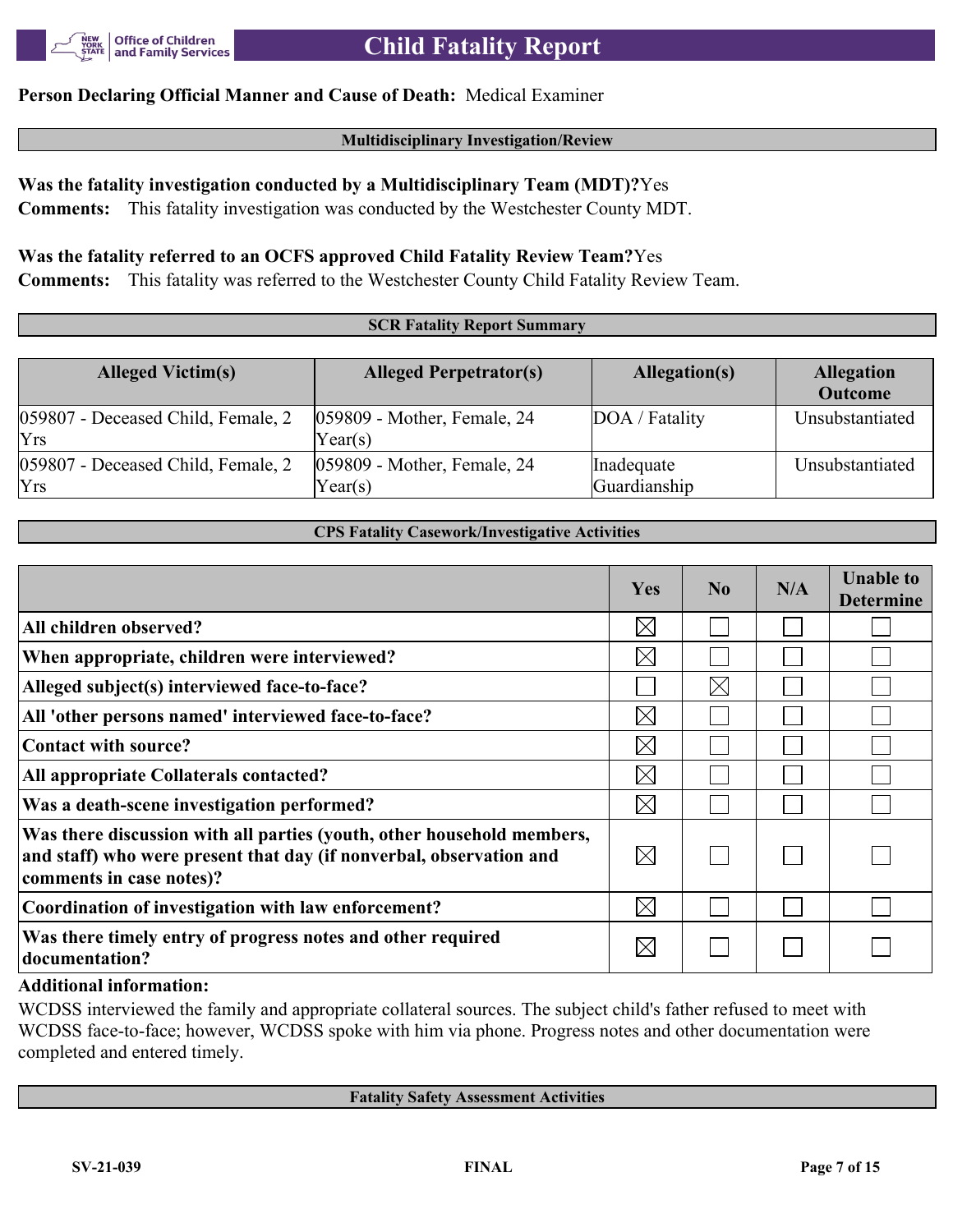

|                                                                                                                                                                                                                                            | Yes         | N <sub>0</sub> | N/A         | <b>Unable to</b><br><b>Determine</b> |
|--------------------------------------------------------------------------------------------------------------------------------------------------------------------------------------------------------------------------------------------|-------------|----------------|-------------|--------------------------------------|
| Were there any surviving siblings or other children in the household?                                                                                                                                                                      | $\boxtimes$ |                |             |                                      |
| Was there an adequate assessment of impending or immediate danger to surviving siblings/other children in the<br>household named in the report:                                                                                            |             |                |             |                                      |
| Within 24 hours?                                                                                                                                                                                                                           | $\times$    |                |             |                                      |
| At 7 days?                                                                                                                                                                                                                                 | $\boxtimes$ |                |             |                                      |
| At $30$ days?                                                                                                                                                                                                                              | $\boxtimes$ |                |             |                                      |
| Was there an approved Initial Safety Assessment for all surviving<br>siblings/ other children in the household within 24 hours?                                                                                                            | $\boxtimes$ |                |             |                                      |
| Are there any safety issues that need to be referred back to the local<br>district?                                                                                                                                                        |             | $\boxtimes$    |             |                                      |
|                                                                                                                                                                                                                                            |             |                |             |                                      |
| When safety factors were present that placed the surviving siblings/other<br>children in the household in impending or immediate danger of serious<br>harm, were the safety interventions, including parent/caretaker actions<br>adequate? |             |                | $\boxtimes$ |                                      |

### **Fatality Risk Assessment / Risk Assessment Profile**

|                                                                                                                                                             | Yes         | N <sub>0</sub> | N/A | <b>Unable to</b><br><b>Determine</b> |  |
|-------------------------------------------------------------------------------------------------------------------------------------------------------------|-------------|----------------|-----|--------------------------------------|--|
| Was the risk assessment/RAP adequate in this case?                                                                                                          | $\boxtimes$ |                |     |                                      |  |
| During the course of the investigation, was sufficient information<br>gathered to assess risk to all surviving siblings/other children in the<br>household? | $\bowtie$   |                |     |                                      |  |
| Was there an adequate assessment of the family's need for services?                                                                                         | $\boxtimes$ |                |     |                                      |  |
| Did the protective factors in this case require the LDSS to file a petition<br>in Family Court at any time during or after the investigation?               |             | $\boxtimes$    |     |                                      |  |
| Were appropriate/needed services offered in this case                                                                                                       | $\boxtimes$ |                |     |                                      |  |
| <b>Explain:</b><br>WCDSS offered the family appropriate services in response to the subject child's death.                                                  |             |                |     |                                      |  |

#### **Placement Activities in Response to the Fatality Investigation**

|                                                                                                                                                                                                       | Yes | N <sub>0</sub> | N/A | <b>Unable to</b><br><b>Determine</b> |
|-------------------------------------------------------------------------------------------------------------------------------------------------------------------------------------------------------|-----|----------------|-----|--------------------------------------|
| Did the safety factors in the case show the need for the surviving<br>siblings/other children in the household be removed or placed in foster<br>care at any time during this fatality investigation? |     | $\boxtimes$    |     |                                      |
| Were there surviving children in the household that were removed either<br>as a result of this fatality report / investigation or for reasons unrelated<br>to this fatality?                          |     | $\boxtimes$    |     |                                      |
| $SV-21-039$<br><b>FINAL</b>                                                                                                                                                                           |     |                |     | Page 8 of 15                         |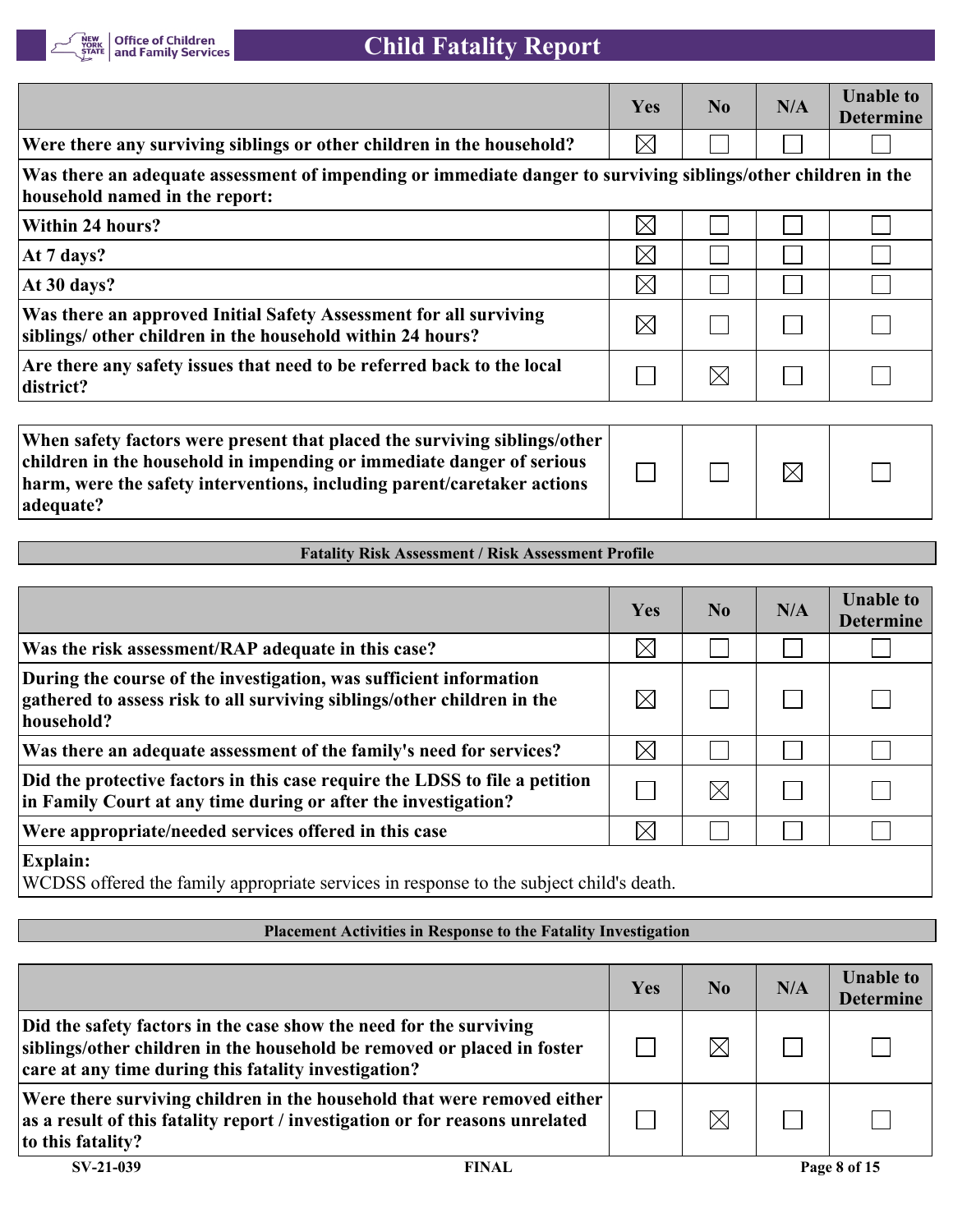

#### **Explain as necessary:**

The surviving sibling did not need to be removed as a result of this fatality report.

#### **Legal Activity Related to the Fatality**

**Was there legal activity as a result of the fatality investigation?** There was no legal activity.

#### **Services Provided to the Family in Response to the Fatality**

| <b>Services</b>                      | <b>Provided</b><br><b>After</b><br><b>Death</b> | Offered,<br>but<br><b>Refused</b> | Offered,<br><b>Unknown</b><br>if Used | <b>Not</b><br><b>Offered</b> | <b>Needed</b><br>but<br><b>Unavailable</b> | N/A         | <b>CDR</b><br><b>Lead to</b><br><b>Referral</b> |
|--------------------------------------|-------------------------------------------------|-----------------------------------|---------------------------------------|------------------------------|--------------------------------------------|-------------|-------------------------------------------------|
| <b>Bereavement counseling</b>        |                                                 |                                   | $\boxtimes$                           |                              |                                            |             |                                                 |
| <b>Economic support</b>              |                                                 |                                   |                                       |                              |                                            | $\boxtimes$ |                                                 |
| <b>Funeral arrangements</b>          |                                                 |                                   | $\times$                              |                              |                                            |             |                                                 |
| <b>Housing assistance</b>            |                                                 |                                   |                                       |                              |                                            | $\boxtimes$ |                                                 |
| <b>Mental health services</b>        | $\boxtimes$                                     |                                   |                                       |                              |                                            |             |                                                 |
| <b>Foster care</b>                   |                                                 |                                   |                                       |                              |                                            | $\boxtimes$ |                                                 |
| <b>Health care</b>                   |                                                 |                                   |                                       |                              |                                            | $\boxtimes$ |                                                 |
| <b>Legal services</b>                |                                                 |                                   |                                       |                              |                                            | $\boxtimes$ |                                                 |
| <b>Family planning</b>               |                                                 |                                   |                                       |                              |                                            | $\boxtimes$ |                                                 |
| <b>Homemaking Services</b>           |                                                 |                                   |                                       |                              |                                            | $\boxtimes$ |                                                 |
| <b>Parenting Skills</b>              |                                                 |                                   |                                       |                              |                                            | $\boxtimes$ |                                                 |
| <b>Domestic Violence Services</b>    |                                                 | $\boxtimes$                       |                                       |                              |                                            |             |                                                 |
| <b>Early Intervention</b>            |                                                 |                                   |                                       |                              |                                            | $\boxtimes$ |                                                 |
| <b>Alcohol/Substance abuse</b>       |                                                 |                                   |                                       |                              |                                            | $\boxtimes$ |                                                 |
| <b>Child Care</b>                    |                                                 |                                   |                                       |                              |                                            | $\boxtimes$ |                                                 |
| Intensive case management            |                                                 |                                   |                                       |                              |                                            | $\boxtimes$ |                                                 |
| Family or others as safety resources |                                                 |                                   |                                       |                              |                                            | $\boxtimes$ |                                                 |
| Other                                |                                                 |                                   |                                       |                              |                                            | $\boxtimes$ |                                                 |

#### **Additional information, if necessary:**

WCDSS offered the family referrals for services following the fatality. The mother and surviving sibling were already engaged in services within their community.

# **Were services provided to siblings or other children in the household to address any immediate needs and support their well-being in response to the fatality?** Yes

**Explain:**

WCDSS provided the mother with service referrals for the surviving sibling.

### **Were services provided to parent(s) and other care givers to address any immediate needs related to the**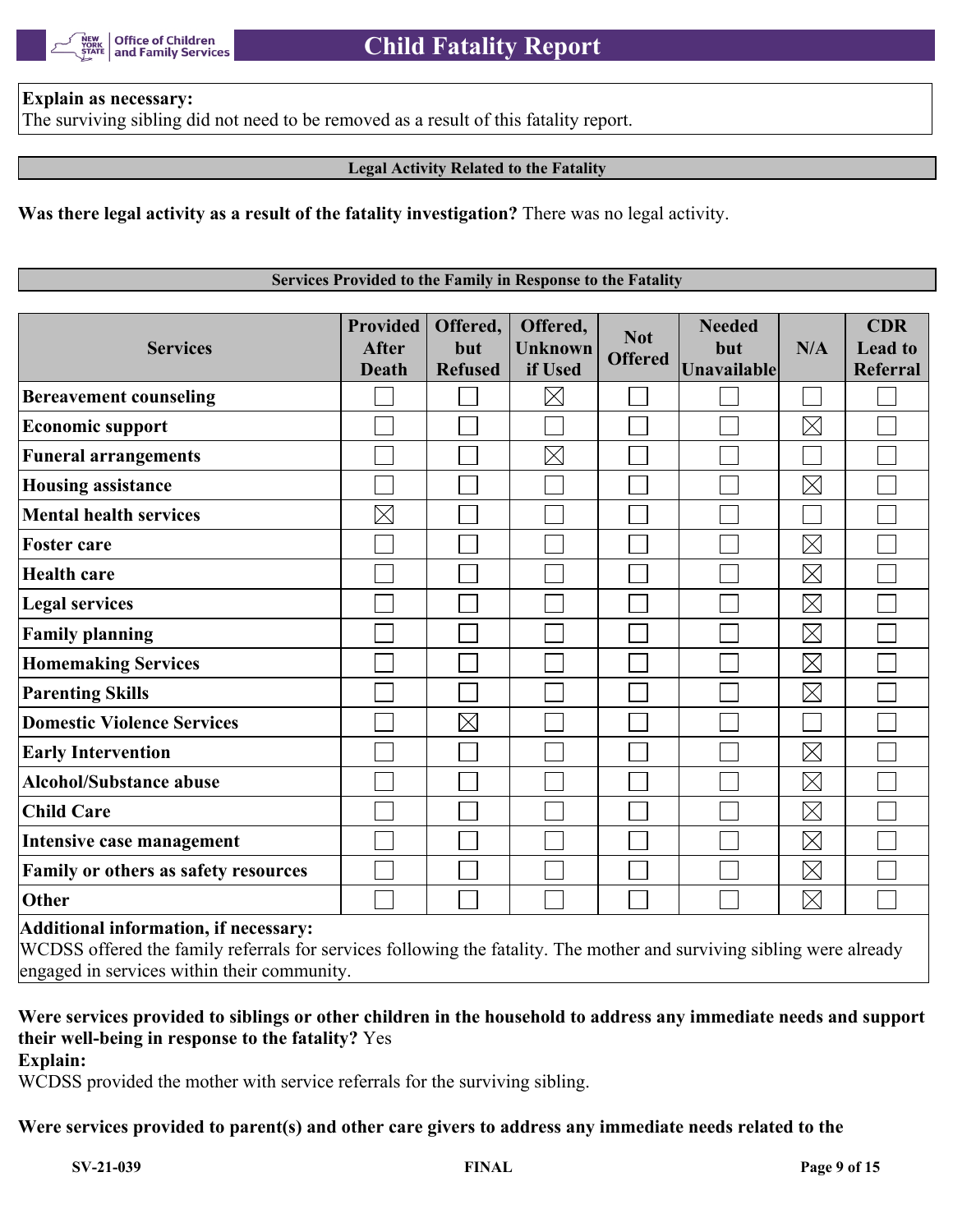

#### **fatality?** Yes **Explain:**

WCDSS provided the mother, father, and other caregivers with service referrals following the fatality.

# **History Prior to the Fatality**

| <b>Child Information</b>                                                             |                |  |
|--------------------------------------------------------------------------------------|----------------|--|
|                                                                                      |                |  |
| Did the child have a history of alleged child abuse/maltreatment?                    | <b>Yes</b>     |  |
| Was the child ever placed outside of the home prior to the death?                    | No             |  |
| Were there any siblings ever placed outside of the home prior to this child's death? | N <sub>o</sub> |  |
| Was the child acutely ill during the two weeks before death?                         | Yes            |  |

# **CPS - Investigative History Three Years Prior to the Fatality**

| Date of<br><b>SCR</b><br><b>Report</b> | <b>Alleged</b><br>Victim(s)                                | <b>Alleged</b><br>Perpetrator(s)         | Allegation(s)              | Status/Outcome | Compliance <br>Issue(s) |
|----------------------------------------|------------------------------------------------------------|------------------------------------------|----------------------------|----------------|-------------------------|
|                                        | $\begin{bmatrix} 08/03/2021 \\ \text{Years} \end{bmatrix}$ | Other Adult - SS's BF, Male, 23<br>Years | Inadequate<br>Guardianship | Far-Closed     | No                      |

### **Report Summary:**

This SCR report was received with concerns while on visitation with his BF, SS was physically abused, and BF hit SS in the chest with excessive force. It was unknown if SS sustained any injuries as a result of BF's actions. SM was not aware of the abuse.

# **OCFS Review Results:**

This investigation was appropriately tracked as FAR. SM and SS were interviewed. SM had full custody of SS and BF had sporadic visitation. SS initially stated BF hit him in the chest as punishment the last time he was at his house; however, later, SM reported she felt SS had lied about the incident because he did not like to be separated from her. SS visited with BF twice during the investigation and reported no further incidents or concerns. BF denied the allegations. SC was observed and deemed safe with SM. SS and SC were up to date medically and no concerns were noted by collateral sources surrounding SM's care of the CHN.

**Are there Required Actions related to the compliance issue(s)?**  $\Box$  Yes  $\Box$  No

| Date of<br><b>SCR</b><br><b>Report</b> | <b>Alleged</b><br>Victim(s)            | <b>Alleged</b><br>Perpetrator(s) | Allegation(s)              | <b>Allegation</b><br><b>Outcome</b> | Compliance <br>Issue(s) |
|----------------------------------------|----------------------------------------|----------------------------------|----------------------------|-------------------------------------|-------------------------|
|                                        | $01/13/2020$ Deceased Child, Female, 5 | Father, Male, 24<br>Years        | Inadequate<br>Guardianship | Substantiated                       | No                      |
|                                        | Sibling, Male, 5 Years                 | Father, Male, 24<br>Years        | Inadequate<br>Guardianship | Substantiated                       |                         |

### **Report Summary:**

This SCR report was received with concerns that on 1/12/20, SC's BF was physically aggressive toward SM in the presence of SC and SS. The CHN did not sustain any physical injuries.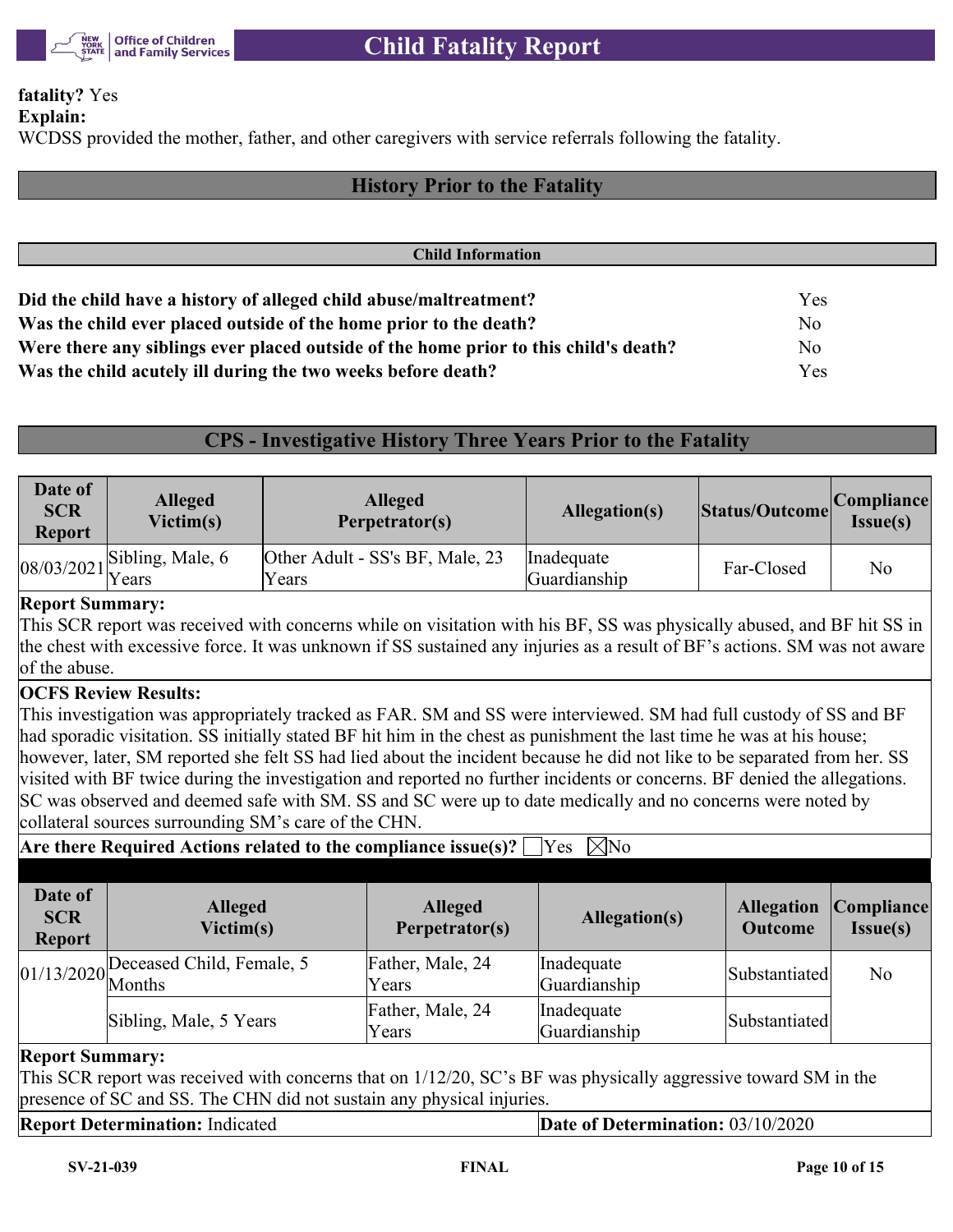

# **Basis for Determination:**

WCDSS interviewed family and collateral sources. SM reported she and BF ended their relationship, but BF would continue showing up where she was and causing problems. SM stated BF punched her in the lip and they got into an argument, but the CHN did not witness this. BF denied any altercations happened with the CHN present. SS disclosed witnessing BF hit SM in the lip. SM obtained an OP on 1/13/20, but it was vacated on 2/26/20. BF's whereabouts were unknown at the time of case closure. Safe sleep practices were reviewed, and services were offered and accepted, but SM never engaged. Case was indicated and closed.

#### **OCFS Review Results:**

This investigation met all statutory requirements.

## **Are there Required Actions related to the compliance issue(s)?**  $\Box$  Yes  $\Box$  No

| Date of<br><b>SCR</b><br><b>Report</b> | <b>Alleged</b><br>Victim(s)         | <b>Alleged</b><br>Perpetrator(s)                              | <b>Allegation(s)</b>             | <b>Allegation</b><br><b>Outcome</b> | Compliance<br>Issue(s) |
|----------------------------------------|-------------------------------------|---------------------------------------------------------------|----------------------------------|-------------------------------------|------------------------|
|                                        | $11/07/2019$ Sibling, Male, 5 Years | Mother, Female, 22 Years                                      | Inadequate<br>Guardianship       | Unsubstantiated                     | Yes                    |
|                                        | Sibling, Male, 5 Years              | Mother, Female, 22 Years                                      | Parents Drug / Alcohol<br>Misuse | Unsubstantiated                     |                        |
|                                        | Deceased Child, Female,<br>2 Months | Mother, Female, 22 Years                                      | Inadequate<br>Guardianship       | Unsubstantiated                     |                        |
|                                        | Deceased Child, Female,<br>2 Months | Mother, Female, 22 Years                                      | Parents Drug / Alcohol<br>Misuse | Unsubstantiated                     |                        |
|                                        | Sibling, Male, 5 Years              | Day Care Provider, Female,<br>39 Years                        | Inadequate<br>Guardianship       | Unsubstantiated                     |                        |
|                                        | Sibling, Male, 5 Years              | Day Care Provider, Female, Parents Drug / Alcohol<br>39 Years | Misuse                           | Unsubstantiated                     |                        |
|                                        | Deceased Child, Female,<br>2 Months | Day Care Provider, Female,<br>39 Years                        | Inadequate<br>Guardianship       | Unsubstantiated                     |                        |
|                                        | Deceased Child, Female,<br>2 Months | Day Care Provider, Female,<br>39 Years                        | Parents Drug / Alcohol<br>Misuse | Unsubstantiated                     |                        |
|                                        | Sibling, Male, 5 Years              | Father, Male, 24 Years                                        | Inadequate<br>Guardianship       | Unsubstantiated                     |                        |
|                                        | Sibling, Male, 5 Years              | Father, Male, 24 Years                                        | Parents Drug / Alcohol<br>Misuse | Unsubstantiated                     |                        |
|                                        | Deceased Child, Female,<br>2 Months | Father, Male, 24 Years                                        | Inadequate<br>Guardianship       | Unsubstantiated                     |                        |
|                                        | Deceased Child, Female,<br>2 Months | Father, Male, 24 Years                                        | Parents Drug / Alcohol<br>Misuse | Unsubstantiated                     |                        |
|                                        | Sibling, Male, 5 Years              | Mother, Female, 22 Years                                      | Lack of Medical Care             | Unsubstantiated                     |                        |
|                                        | Sibling, Male, 5 Years              | Father, Male, 24 Years                                        | Lack of Medical Care             | Unsubstantiated                     |                        |

### **Report Summary:**

This SCR report was received with concerns that SM and BF were smoking marijuana daily in the presence of SC and SS. SM and BF would become impaired while caring for the CHN, and the CHN had access to the drugs and drug paraphernalia. On an unknown date, SS ingested some marijuana. In September 2019, SM and BF were impaired when SS fell and hit his head. As a result, SS sustained scratches to his forehead, and SM and BF did not seek any medical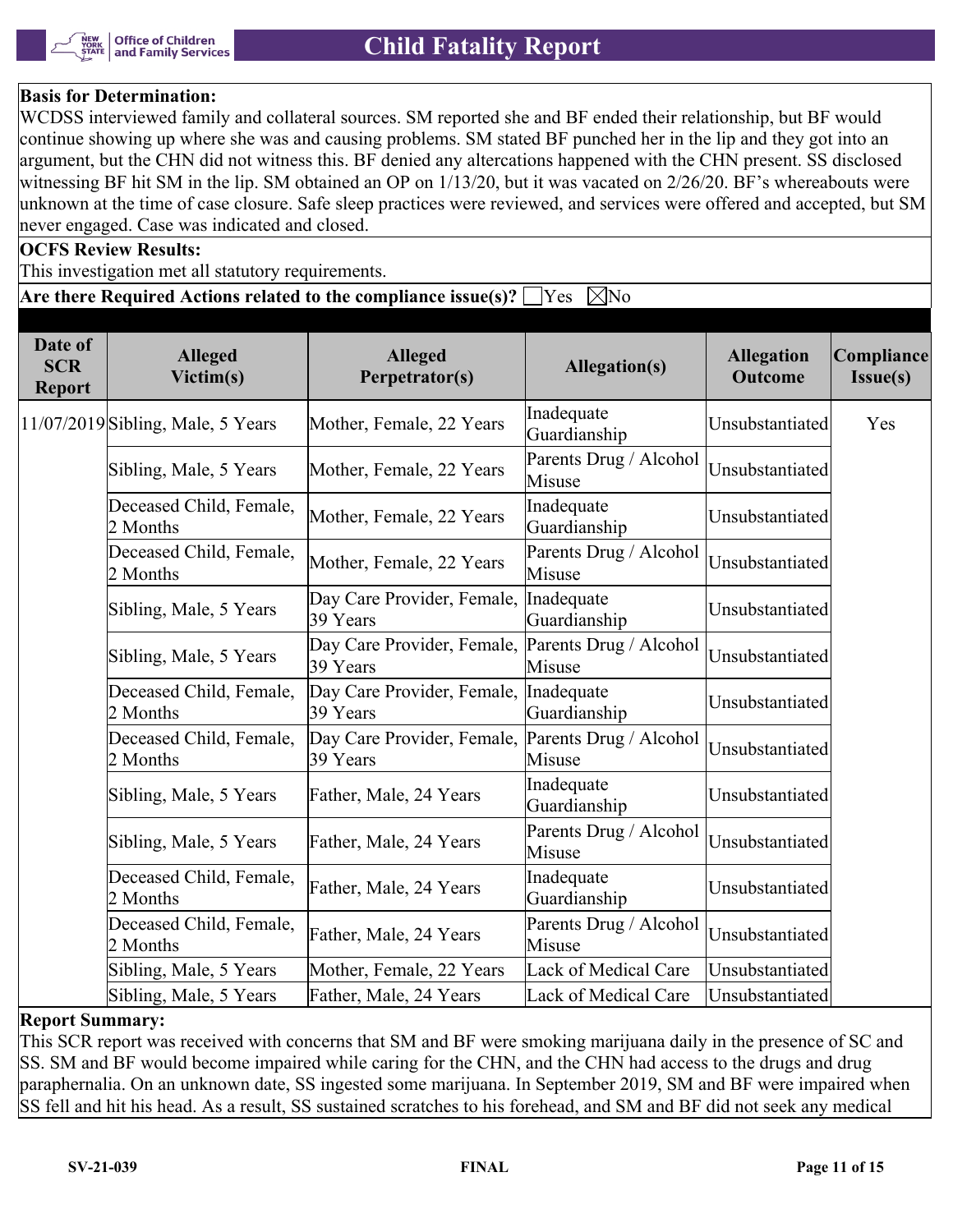

attention for SS. Further, the CHN's babysitter was also using drugs while watching the CHN; SM and BF were aware and allowed this to occur.

#### **Report Determination:** Unfounded **Date of Determination: 01/06/2020**

# **Basis for Determination:**

BF was involved in an open foster care case regarding his 2 other CHN, with a goal of TPR. SM and BF said they smoked marijuana but not in front of the CHN. SS reported SM and BF smoke in the hallway and was able to describe marijuana. Both refused to drug test. The CHN went to daycare and did not have a babysitter in the home. The daycare provider denied the allegations and any concerns regarding SM and BF's care of the CHN. There was no evidence SS ingested drugs or was injured to the point of needing medical care. SS was noted to be very hyperactive. There was no negative impact to the CHN. The home was safe, and all their needs were being met. WCDSS unfounded and closed the case.

### **OCFS Review Results:**

NOEs were not delivered until 1/3/20.

# **Are there Required Actions related to the compliance issue(s)?**  $\boxtimes$  Yes  $\Box$  No

### **Issue:**

Failure to provide notice of report

# **Summary:**

Notice of Existence letters were not delivered until 1/3/20.

# **Legal Reference:**

18 NYCRR 432.2(b)(3)(ii)(f)

# **Action:**

WCDSS will notify the subjects and other adults named in a report, as well as absent biological parents, in writing, no later than seven days after receipt of the oral report.

| Date of<br><b>SCR</b><br><b>Report</b> | <b>Alleged</b><br>Victim(s)            | <b>Alleged</b><br>Perpetrator(s) | Allegation(s)                    | Status/Outcome | Compliance <br>Issue(s) |
|----------------------------------------|----------------------------------------|----------------------------------|----------------------------------|----------------|-------------------------|
|                                        | $98/09/2019$ Deceased Child, Female, 1 | Mother, Female, 22<br>Years      | Inadequate Guardianship          | Far-Closed     | Yes                     |
|                                        | Deceased Child, Female, 1<br>Days      | Mother, Female, 22<br>Years      | Parents Drug / Alcohol<br>Misuse | Far-Closed     |                         |

### **Report Summary:**

This SCR report was received with concerns SM gave birth to SC on 8/8/19 and tested positive for marijuana. SM admitted to using the drug during her pregnancy.

# **OCFS Review Results:**

This investigation was appropriately tracked as FAR and a plan of safe care was completed. WCDSS did not discuss the FAR track with the family, nor did they receive consent for the use of FAR. The record did not reflect that WCDSS educated the parents surrounding safe sleep practices. Providers had concerns surrounding possible DV between BF and SM, and BF was on probation for DV against the BM of his other CHN; however, DV was never discussed with the family. The notes did not reflect the family engaged in the FLAG process.

| Are there Required Actions related to the compliance issue(s)? $\boxtimes$ Yes $\Box$ No |  |
|------------------------------------------------------------------------------------------|--|
|------------------------------------------------------------------------------------------|--|

# **Issue:**

FAR-Failure to Address Reported or Identified Concerns

# **Summary:**

Although service providers expressed concerns DV was occurring in the home, and WCDSS was aware BF was on probation for DV incidents where he was the aggressor, the record did not reflect that DV was discussed with the family.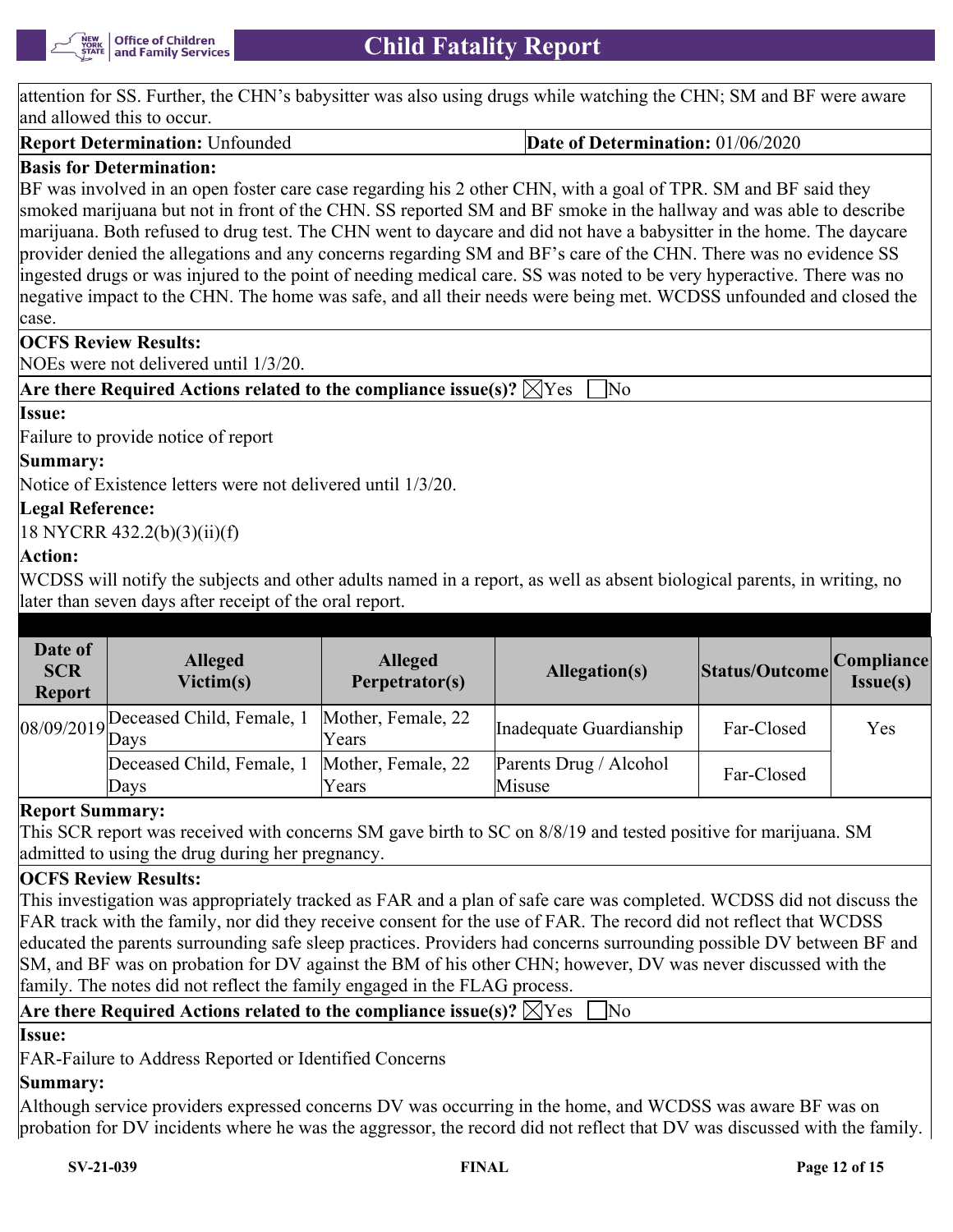

# **Legal Reference:**

18 NYCRR 432.13 (a)(3)(iii)

# **Action:**

When a report alleging maltreatment of a child is assigned to the family assessment response track, WCDSS must engage the family in an assessment of the concerns reported to the State Central Register, any family-identified needs and concerns that may impact the safety or risk of children, and the family's strengths and resources that could be engaged to address the identified concerns.

# **Issue:**

FAR-Inappropriate Determination of CPS/FAR Track

# **Summary:**

The record did not reflect that information surrounding the FAR process and how it differed from the investigative track was discussed with the family, nor was there any documented familial consent to utilizing the FAR track.

# **Legal Reference:**

18 NYCRR 432.13 (c); 18 NYCRR 432.13(e)(2)(ii)(a-d)

# **Action:**

WCDSS must provide the family with information about FAR to aid them in making an informed decision about whether to accept assignment of the report to the FAR track.

# **Issue:**

FAR-Timely/Adequate Family-Led Assessment Guide

# **Summary:**

The record did not reflect WCDSS informed the family of the FLAG, or engaged the family in a family-led assessment. **Legal Reference:**

# 18 NYCRR 432.13 (e)(2)(iii)-(v)

# **Action:**

WCDSS must engage the family in an examination of the issues of concern as well as the family's strengths and needs. The assessment must be conducted using a Family Led Assessment Guide (FLAG), as specified by OCFS. The assessment should be conducted in accordance with the principles and practices of FAR.

### **Issue:**

Failure to provide safe sleep education/information

# **Summary:**

The record did not reflect WCDSS educated the parents surrounding safe sleep practices.

### **Legal Reference:**

13-OCFS-ADM-02 & CPS Program Manual, Chapter 6, J-1

# **Action:**

WCDSS will provide information on sleep safety to the parents and caretakers of infants whom they encounter, and see that necessary steps are taken to provide safe sleeping conditions for the children in their care.

| Date of<br><b>SCR</b><br><b>Report</b> | <b>Alleged</b><br>Victim(s)         | <b>Alleged</b><br>Perpetrator(s) | Allegation(s)           | <b>Allegation</b><br><b>Outcome</b> | Compliance <br>Issue(s) |
|----------------------------------------|-------------------------------------|----------------------------------|-------------------------|-------------------------------------|-------------------------|
|                                        | $04/23/2019$ Sibling, Male, 4 Years | Father, Male, 23 Years           | Inadequate Guardianship | Unsubstantiated                     | Yes                     |

# **Report Summary:**

This SCR report was received with concerns BF was physically abusive toward SM in the presence of SS. On an unknown date, BF hit SM in the face and caused her glasses to fall off. It was unknown if SS had ever been harmed as a result of the incidents.

| <b>Report Determination: Unfounded</b> | Date of Determination: 06/05/2019 |
|----------------------------------------|-----------------------------------|
|                                        |                                   |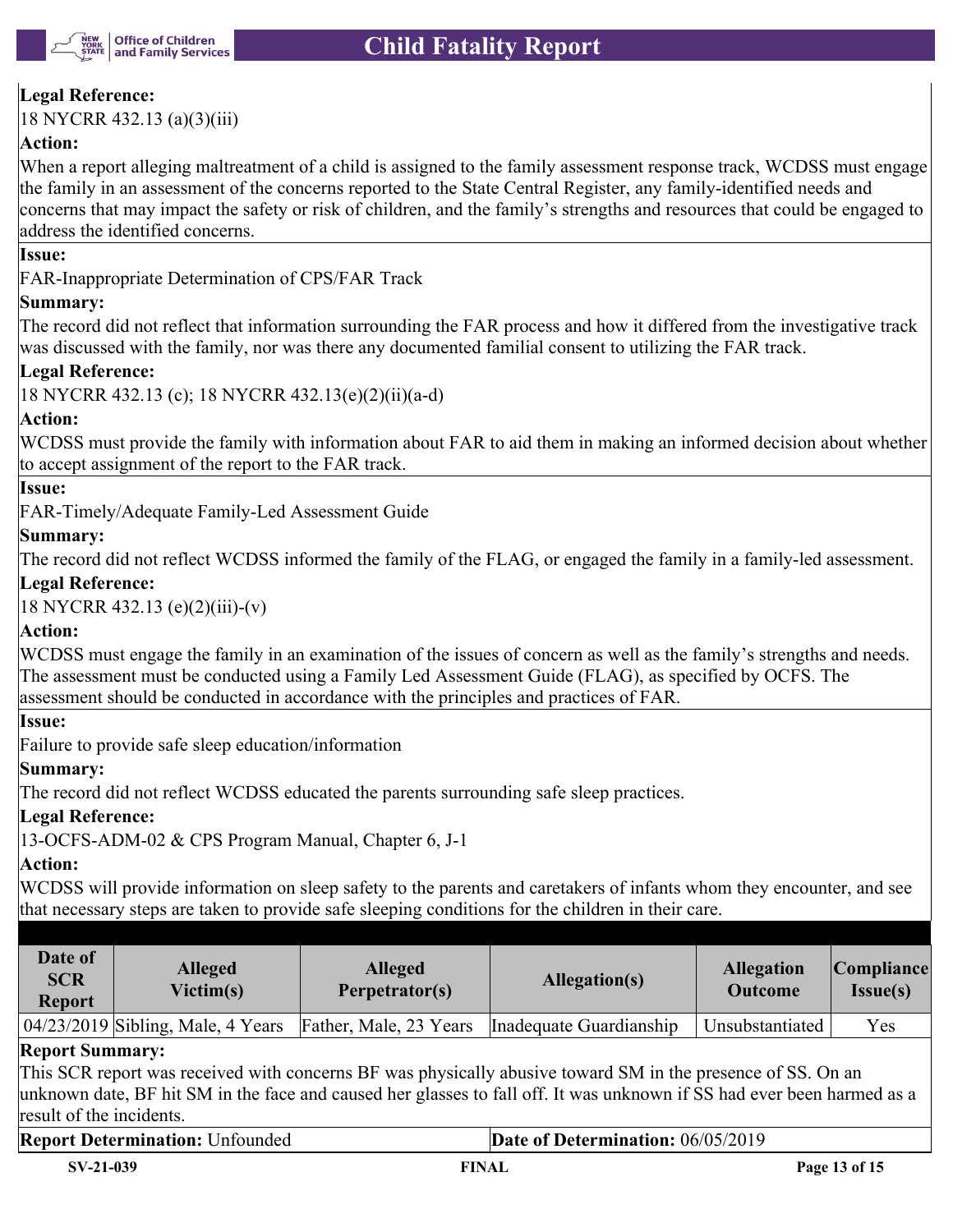

# **Basis for Determination:**

WCDSS interviewed family members and collateral sources. BF did not reside in the home with SM and SS, and SM and BF denied the allegations. SS reported he was not afraid of anyone in the home, and he was observed to be free from marks/bruises. Providers working with the family had no concerns surrounding DV or SM's care of SS. There were no police reports regarding any DV incidents between SM and BF. WCDSS found no evidence to support the allegations and unfounded and closed the case.

## **OCFS Review Results:**

WCDSS did not fully address the allegations in the report with SS. Although SS reported he was not afraid of anyone in the home, WCDSS did not ask questions regarding the incident described in the SCR narrative or questions specific to domestic violence.

**Are there Required Actions related to the compliance issue(s)?**  $\boxtimes$  **Yes**  $\Box$  **No** 

#### **Issue:**

Pre-Determination/Assessment of Current Safety/Risk

### **Summary:**

WCDSS did not fully address the allegations in the report with SS. Although SS reported he was not afraid of anyone in the home, WCDSS did not ask questions regarding the incident described in the SCR narrative or questions specific to DV.

# **Legal Reference:**

18 NYCRR 432.2 (b)(3)(iii)(b)

# **Action:**

Prior to making a determination, WCDSS shall include an assessment of the current safety and the risk of future abuse and maltreatment to the child(ren) in the home and documenting such assessment.

| Date of<br><b>SCR</b><br><b>Report</b> | <b>Alleged</b><br>Victim(s)   | <b>Alleged</b><br>Perpetrator(s) | Allegation(s)                    | <b>Allegation</b><br><b>Outcome</b> | Compliance <br>Issue(s) |
|----------------------------------------|-------------------------------|----------------------------------|----------------------------------|-------------------------------------|-------------------------|
|                                        | $11/27/2018$ Sibling, Male, 4 | Mother, Female, 21<br>Years      | Excessive Corporal<br>Punishment | Unsubstantiated                     | Yes                     |
|                                        | Sibling, Male, 4<br>Years     | Mother, Female, 21<br>Years      | Inadequate Guardianship          | Unsubstantiated                     |                         |

# **Report Summary:**

This SCR report was received with concerns SM was hitting SS with a belt as a form of discipline, and the hitting was so excessive, SS would not discuss it. When mentioned, SS would cover his ears in fear and refuse to talk about it.

# **Report Determination:** Unfounded **Date of Determination:** 01/25/2019

#### **Basis for Determination:**

WCDSS interviewed family and collaterals. SS stated SM hit him with a belt but did not provide further details. SM reported she had threatened SS with a belt before but did not him with it. SS was free from marks and bruises. SM was engaged in services in her community, including a therapist for herself and SS, an after-care worker, and services for SS through his school. Collateral sources had no concerns. WCDSS did not find evidence to support the allegations. The investigation was unfounded and closed, and the family remained engaged with services.

### **OCFS Review Results:**

The record did not reflect any attempts to contact either SS's BF or legal father.

|--|--|

## **Issue:**

Contact/Information From Reporting/Collateral Source

# **Summary:**